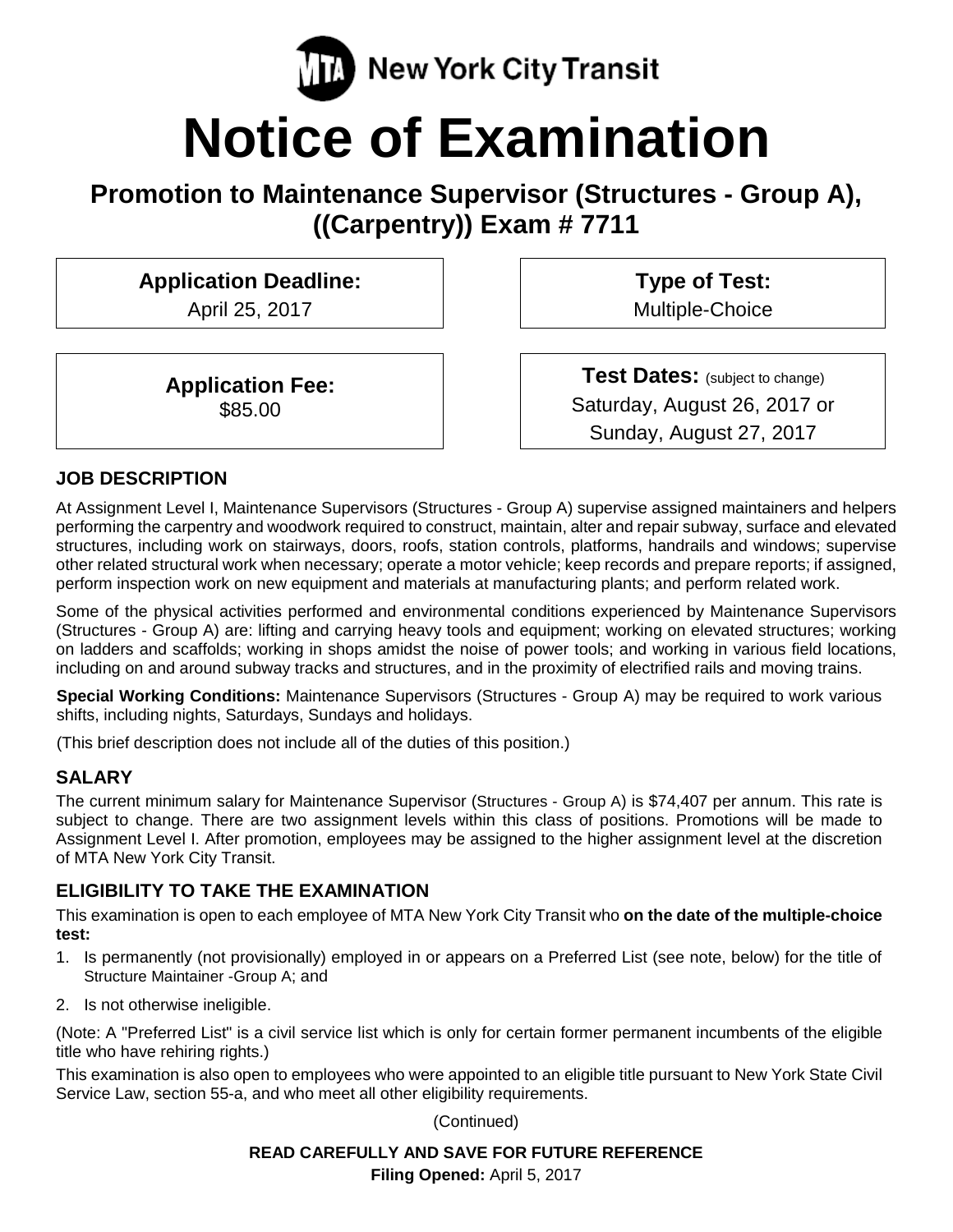# **ELIGIBILITY TO TAKE THE EXAMINATION (Continued)**

You are responsible for determining whether you meet the eligibility requirements for this examination prior to submitting the Application. If you do not know if you are eligible, check with **your department's Human Resources representative.** You may be given the test before we verify your eligibility. If you are marked "Not Eligible," your application fee will **not** be refunded and you will **not** receive a score.

This examination is **not** open to employees of MaBSTOA or MTA Bus Company, or to employees of any MTA agency other than MTA New York City Transit.

#### **REQUIREMENTS TO BE PROMOTED**

**Probationary Period:** At the time of promotion, you must have completed your probationary period in the eligible title as indicated in the above "Eligibility to Take Examination" section, and you must be permanently employed in the eligible title or your name must appear on a Preferred List for the eligible title at the time of promotion. Additionally, you must have served permanently in the eligible title for at least one year. Time served prior to a break in service of more than one year will not be credited.

**Driver License Requirement:** At the time of promotion, you must have a Motor Vehicle Driver License valid in the State of New York with no disqualifying restrictions that would preclude the performance of the duties of this title. If you have serious moving violations, a license suspension or an accident record you may be disqualified. This license must be maintained for the duration of your employment in the title.

**Drug Screening Requirement:** You must pass a drug screening in order to be promoted.

#### **HOW TO SUBMIT AN APPLICATION AND PAY THE APPLICATION FEE**

**You must apply online** for this examination **by the last day of the application period** unless you are requesting a Fee Waiver. Applicants who wish to request a Fee Waiver should refer to the "How to Submit an Application When Requesting a Fee Waiver" section below.

**Application Fee:** This fee is generally not refundable. Under special circumstances, you may be entitled to a refund. You should refer to the Department of Citywide Administrative Services ("DCAS") Exam Regulations to determine if you are entitled to a refund prior to requesting a refund. You can refer to the bottom of the last page of this Notice of Examination for instructions on how to obtain a copy of the DCAS Exam Regulations.

#### **Online Applications:**

- 1. Apply using the "BSC" employee portal at: www.mymta.info by the last day of the application period.
- 2. You must pay the application fee via payroll deduction. Applicants who request a fee waiver must apply by mail.
- 3. You will be sent a confirmation email after you complete your application and pay the application fee.

Computers with internet access are available on a limited basis at branches of the New York Public Library, the Brooklyn Public Library and the Queens Library to patrons with a valid library card.

#### **HOW TO SUBMIT AN APPLICATION WHEN REQUESTING A FEE WAIVER**

Applicants who wish to request a Fee Waiver must obtain an Application in person at the MTA New York City Transit Exam Information Center as indicated below and must submit the Application by mail to the address in the "Correspondence" section below **by the last day of the application period**.

MTA New York City Transit will not accept applications in person. Additional information on requesting an application fee waiver is available with the Application.

**MTA New York City Transit Exam Information Center:** Open Monday through Friday, from 9 AM to 3 PM, in the lobby at 180 Livingston Street, Brooklyn, New York. Directions: take the A, C, F, or R trains to the Jay Street-Metro Tech Station, or the 2, 3, or G train to the Hoyt Street Station.

(Continued)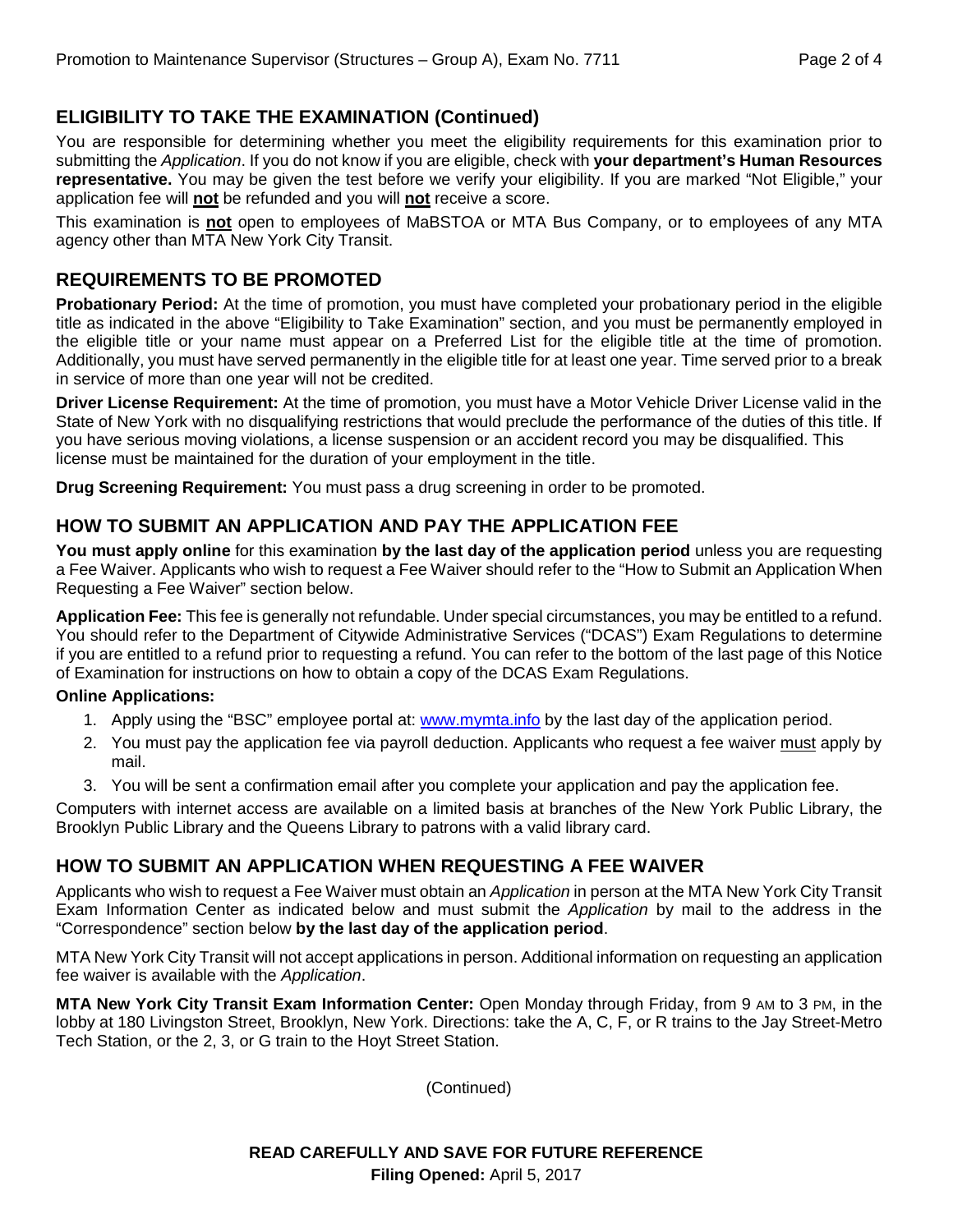#### **ADMISSION LETTER**

An Admission Letter will be mailed to you about 10 days before the first date of the multiple-choice test. If you do not receive an Admission Letter at least 4 days before the first date of the multiple-choice test, you may obtain a duplicate letter at the MTA Exam Information Center (as indicated above). A paper copy of the Admission Letter is your ticket for admission to the test.

Employees **must** keep their official mailing address **up to date.** Only the address on file with the MTA Business Service Center will be used to mail correspondence, including the Admission Letter.

#### **THE TEST**

You will be given a multiple-choice test. A score of at least 70% is required to pass this test. Your score on this test will determine 85% of your final score. Your seniority will determine the remaining 15%. You must pass the multiplechoice test to have your seniority credited. Your seniority score will be 70 plus ½ point for each three months of completed, permanent, continuous service with an agency under the jurisdiction of the Commissioner, Department of Citywide Administrative Services, in competitive class titles. Your service will be credited through the date of the test, up to a maximum of 15 years. Time served prior to a break in service of more than one year will not be credited.

Veterans' or Disabled Veterans' Credit will be granted only to eligible passing candidates who request that they be applied. Veterans' or Disabled Veterans' Credit should be requested at the time of application, but **must** be requested before the date the eligible list is established. Claims for Veterans' or Disabled Veterans' Credit will not be granted once the eligible list is established.

The multiple-choice test may include questions on the construction, maintenance, installation, repair, alteration, and inspection of carpentry and woodwork components; principles of supervision; pertinent MTA New York City Transit Authority rules, regulations, policies, procedures and labor management practices; reading and interpreting sketches, drawings and specifications; making appropriate measurements and computations; proper safety precautions and procedures, including basic first aid; and other related areas.

#### **TEST ADMINISTRATION GUIDELINES**

**Warning:** You are not permitted to enter the test site with cellular phones, beepers, pagers, cameras, portable media players, or other electronic devices. Calculators are **not** permitted.

Electronic devices with an alphabetic keyboard or with word processing or data recording capabilities, such as planners, organizers, etc. are prohibited. If you use any of these devices in the building at any time before, during or after the test, you may not receive your test results, your test score may be nullified, and your application fee will not be refunded.

You may not have any other person, including children, present with you while you are being processed for or taking the test and no one may wait for you inside of the test site while you are taking the test.

**Leaving:** You must leave the test site once you finish the test. If you leave the test site after being fingerprinted but before finishing the test, you will not be permitted to re-enter. If you disregard this instruction and re-enter the test site, you may not receive your test results, your test score may be nullified, and your application fee will not be refunded.

**Proof of Identity:** You must present your MTA New York City Transit employee ID when you arrive to take the tests.

## **THE TEST RESULTS**

If you pass the multiple-choice test and are marked eligible, your name will be placed in final score order on an eligible list and you will be given a list number. You will be notified by mail of your test results. If you meet all requirements and conditions, you will be considered for promotion when your name is reached on the eligible list.